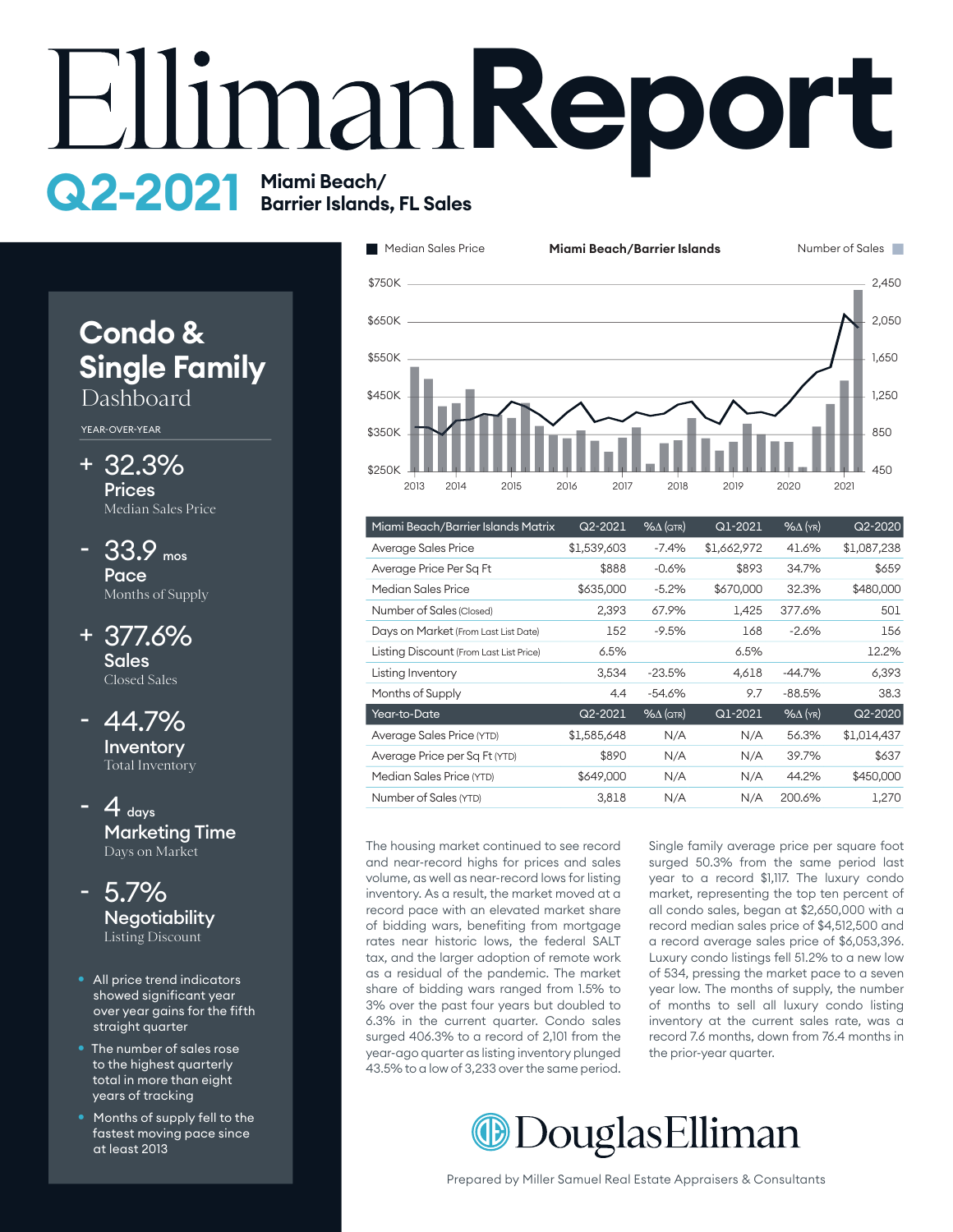## **Condos**

- Condo price trend indicators rose sharply to new records for the second consecutive quarter
- The number of sales more than quintupled from the year-ago quarter
- Months of supply fell to the fastest moving pace since at least 2013

| Sales<br>Share | Median<br>Sales Price |
|----------------|-----------------------|
| 6.2%           | \$159,000             |
| 26.2%          | \$277,000             |
| 45.3%          | \$592.454             |
| 17.3%          | \$1,482,500           |
| 4.3%           | \$4.300.000           |
| 0.6%           | \$9,000,000           |
|                |                       |

## **Single Family**

- Single family average price per square foot rose to a new record for the fourth consecutive quarter
- Listing inventory fell to its lowest on record while sales rose to their highest on record
- All price trend indicators surged year over year as the market pace set a record

| Single Family<br>Mix | Sales<br>Share | Median<br>Sales Price |
|----------------------|----------------|-----------------------|
| 2-Bedroom            | 3.1%           | \$815,000             |
| 3-Bedroom            | 28.1%          | \$1,230,900           |
| 4-Bedroom            | 30.8%          | \$1,900,000           |
| 5+ Bedroom           | 37.3%          | \$4.700.000           |





| <b>Single Family Matrix</b>             | Q2-2021     | $% \triangle (QTR)$ | Q1-2021     | $% \triangle$ (YR) | Q2-2020     |
|-----------------------------------------|-------------|---------------------|-------------|--------------------|-------------|
| Average Sales Price                     | \$3,854,393 | $-8.6%$             | \$4,218,196 | 63.6%              | \$2,356,538 |
| Average Price Per Sq Ft                 | \$1,117     | 0.7%                | \$1,109     | 50.3%              | \$743       |
| Median Sales Price                      | \$2,055,000 | $-9.5%$             | \$2,270,000 | 59.9%              | \$1,285,000 |
| Non-Distressed                          | \$2,075,000 | $-8.2%$             | \$2,260,000 | 57.5%              | \$1,317,500 |
| <b>Distressed</b>                       | \$565,000   | $-80.8%$            | \$2,950,000 | $-34.5%$           | \$862,000   |
| Number of Sales (Closed)                | 292         | 25.3%               | 233         | 239.5%             | 86          |
| Non-Distressed                          | 287         | 23.7%               | 232         | 241.7%             | 84          |
| <b>Distressed</b>                       | 5           | 400.0%              | 1           | 150.0%             | 2           |
| Days on Market (From Last List Date)    | 122         | $-22.3%$            | 157         | $-35.4%$           | 189         |
| Listing Discount (From Last List Price) | 5.7%        |                     | 5.1%        |                    | 13.1%       |
| Listing Inventory                       | 301         | $-13.3%$            | 347         | $-55.1%$           | 671         |
| Months of Supply                        | 3.1         | $-31.1%$            | 4.5         | $-86.8%$           | 23.4        |
|                                         |             |                     |             |                    |             |

## **Luxury** Condo

- Condo months of supply plunged over the past year as all price trend indicators set new records
- The entry threshold set a new record as the entire luxury market pressed higher

| $Q2 - 2021$ | $% \triangle (QTR)$ | Q1-2021     | $%$ $\Delta$ (YR) | Q2-2020     |
|-------------|---------------------|-------------|-------------------|-------------|
| \$6,053,396 | 4.3%                | \$5,803,959 | 56.4%             | \$3,871,339 |
| \$1,787     | 6.1%                | \$1,685     | 45.2%             | \$1,231     |
| \$4,512,500 | 10.1%               | \$4,100,000 | 58.3%             | \$2,850,000 |
| 212         | 76.7%               | 120         | 393.0%            | 43          |
| 204         | 19.3%               | 171         | 2.0%              | 200         |
| 8.3%        |                     | 8.0%        |                   | 14.4%       |
| 534         | $-14.8%$            | 627         | $-51.2%$          | 1,095       |
| 7.6         | $-51.6%$            | 15.7        | $-90.1%$          | 76.4        |
| \$2,650,000 | 3.9%                | \$2,550,000 | 53.6%             | \$1,725,000 |
|             |                     |             |                   |             |

This sub-category is the analysis of the top ten percent of all condo sales. The data is also contained within the other markets presented.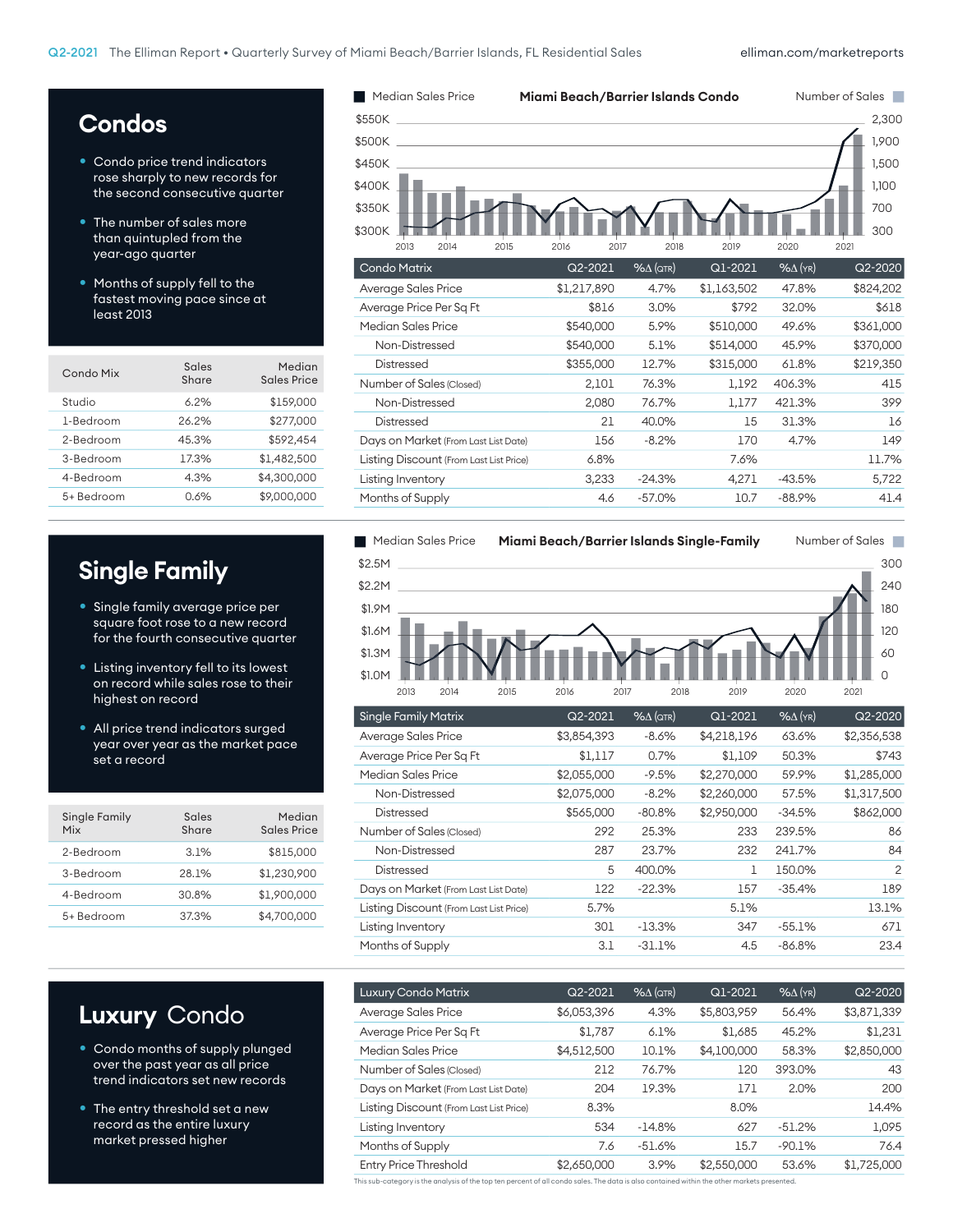## **Luxury** Single Family

- Average and median sales price roughly doubled year over year, aided by the surge in average sales size
- Listing inventory fell sharply from the year-ago quarter for the fourth straight quarter

#### **Sunny Isles**

- The number of sales rose nearly six-fold from the prior-year quarter
- Price trend indicators surged, and listing inventory fell sharply from year-ago levels

#### **Bal Harbour**

- The number of sales rose more than six-fold from the prior-year quarter
- Price trend indicators surged, and listing inventory fell sharply from year-ago levels

#### **Bay Harbor Islands**

- **•** The number of sales rose more than six-fold from the prior-year quarter
- Average and median sales price rose to records as listing inventory fell sharply

#### **Surfside**

- Condo sales saw nearly a five-fold year over year gain
- Condo average price per square foot rose to a record
- Single family sales more than doubled as listing inventory fell sharply year over year
- Single family price trend indicators rose sharply from the prior-year quarter

## **North Bay Village**

- The number of sales more than quadrupled from the prior-year quarter
- Price trend indicators rose from the prior-year quarter with the median sales price reaching a record

| Average Sales Price                                                                                                                                 | \$16,219,303 | $-8.5%$             | \$17,721,042 | 88.9%             | \$8,584,732 |
|-----------------------------------------------------------------------------------------------------------------------------------------------------|--------------|---------------------|--------------|-------------------|-------------|
| Average Price Per Sq Ft                                                                                                                             | \$2,036      | $-15.9%$            | \$2,421      | 46.7%             | \$1,388     |
| Median Sales Price                                                                                                                                  | \$14,950,000 | $-2.8%$             | \$15,375,000 | 107.6%            | \$7,200,000 |
| Number of Sales (Closed)                                                                                                                            | 30           | 25.0%               | 24           | 233.3%            | 9           |
| Days on Market (From Last List Date)                                                                                                                | 203          | 55.0%               | 131          | $-29.0%$          | 286         |
| Listing Discount (From Last List Price)                                                                                                             | 6.8%         |                     | 3.5%         |                   | 15.3%       |
| Listing Inventory                                                                                                                                   | 72           | 38.5%               | 52           | $-58.4%$          | 173         |
| Months of Supply                                                                                                                                    | 7.2          | 10.8%               | 6.5          | $-87.5%$          | 57.7        |
| <b>Entry Price Threshold</b>                                                                                                                        | \$9,600,000  | $-16.5%$            | \$11,500,000 | 72.7%             | \$5,559,000 |
| This sub-category is the analysis of the top ten percent of all single-family sales. The data is also contained within the other markets presented. |              |                     |              |                   |             |
| <b>Sunny Isles Condo Matrix</b>                                                                                                                     | Q2-2021      | $% \triangle (QTR)$ | Q1-2021      | $% \Delta$ (YR)   | $Q2 - 2020$ |
| Average Sales Price                                                                                                                                 | \$1,032,901  | 20.6%               | \$856,391    | 83.2%             | \$563,793   |
| Average Price Per Sq Ft                                                                                                                             | \$608        | 16.0%               | \$524        | 60.0%             | \$380       |
| <b>Median Sales Price</b>                                                                                                                           | \$550,000    | 4.8%                | \$525,000    | 61.8%             | \$340,000   |
| Number of Sales (Closed)                                                                                                                            | 527          | 102.7%              | 260          | 449.0%            | 96          |
| Days on Market (From Last List Date)                                                                                                                | 158          | $-7.6%$             | 171          | 5.3%              | 150         |
| Listing Discount (From Last List Price)                                                                                                             | 5.6%         |                     | 8.3%         |                   | 10.4%       |
|                                                                                                                                                     |              |                     |              |                   |             |
| <b>Bal Harbour Condo Matrix</b>                                                                                                                     | Q2-2021      | $% \triangle (QTR)$ | Q1-2021      | $%$ $\Delta$ (YR) | $Q2 - 2020$ |
| Average Sales Price                                                                                                                                 | \$2,093,913  | 12.5%               | \$1,861,143  | 76.3%             | \$1,187,490 |
| Average Price Per Sq Ft                                                                                                                             |              |                     |              |                   | \$716       |
|                                                                                                                                                     | \$1,041      | 16.7%               | \$892        | 45.4%             |             |

Luxury Single Family Matrix Q2-2021 %∆ (QTR) Q1-2021 %∆ (YR) Q2-2020

| Days on Market (From Last List Date)    | 188         | 9.9%                | 171       | 37.2%             | 137       |
|-----------------------------------------|-------------|---------------------|-----------|-------------------|-----------|
| Listing Discount (From Last List Price) | 8.9%        |                     | 9.2%      |                   | 15.6%     |
|                                         |             |                     |           |                   |           |
| Bay Harbor Islands Condo Matrix         | $Q2 - 2021$ | $% \triangle (QTR)$ | Q1-2021   | $%$ $\Delta$ (YR) | Q2-2020   |
| Average Sales Price                     | \$589,521   | 13.5%               | \$519.419 | 47.4%             | \$400,056 |
| Average Price Per Sq Ft                 | \$373       | $-1.8%$             | \$380     | 43.5%             | \$260     |
| Median Sales Price                      | \$478,750   | 36.8%               | \$350,000 | 33.0%             | \$360,000 |
| Number of Sales (Closed)                | 72          | 94.6%               | 37        | 700.0%            | 9         |
| Days on Market (From Last List Date)    | 168         | $-6.7%$             | 180       | 33.3%             | 126       |
| Listing Discount (From Last List Price) | 4.5%        |                     | 6.8%      |                   | 8.7%      |

Number of Sales (Closed) 100 185.7% 35 566.7% 15

| Surfside Condo Matrix                   | $Q2 - 2021$ | $% \triangle (QTR)$ | Q1-2021     | $%$ $\Delta$ (YR) | $Q2 - 2020$ |
|-----------------------------------------|-------------|---------------------|-------------|-------------------|-------------|
| Average Sales Price                     | \$2,464,483 | 10.8%               | \$2,225,263 | $-7.2%$           | \$2,656,600 |
| Average Price Per Sq Ft                 | \$1.382     | 15.4%               | \$1.198     | 17.4%             | \$1.177     |
| Median Sales Price                      | \$722,500   | $-15.5%$            | \$855,000   | $-24.3%$          | \$955,000   |
| Number of Sales (Closed)                | 46          | 15.0%               | 40          | 360.0%            | 10          |
| Days on Market (From Last List Date)    | 192         | 32.4%               | 145         | 4.9%              | 183         |
| Listing Discount (From Last List Price) | 6.3%        |                     | 6.6%        |                   | 8.6%        |

| Surfside Single Family Matrix           | Q2-2021     | $% \triangle (QTR)$ | Q1-2021     | $%$ $\Delta$ (YR) | $Q2 - 2020$ |
|-----------------------------------------|-------------|---------------------|-------------|-------------------|-------------|
| Average Sales Price                     | \$1,108,042 | $-21.9%$            | \$1,418,991 | 51.2%             | \$732,853   |
| Average Price Per Sq Ft                 | \$529       | $-19.2%$            | \$655       | 18.3%             | \$447       |
| Median Sales Price                      | \$830,000   | 7.8%                | \$770,000   | 18.1%             | \$703,000   |
| Number of Sales (Closed)                | 24          | 26.3%               | 19          | 140.0%            | 10          |
| Days on Market (From Last List Date)    | 101         | $-2.9%$             | 104         | 40.3%             | 72          |
| Listing Discount (From Last List Price) | 3.5%        |                     | 3.9%        |                   | 6.4%        |

| North Bay Village Condo Matrix          | Q2-2021   | $% \triangle (QTR)$ | Q1-2021   | $%$ $\Delta$ (YR) | $Q2 - 2020$ |
|-----------------------------------------|-----------|---------------------|-----------|-------------------|-------------|
| Average Sales Price                     | \$326,319 | 14.4%               | \$285.340 | 16.2%             | \$280,837   |
| Average Price Per Sq Ft                 | \$277     | 6.9%                | \$259     | 8.2%              | \$256       |
| Median Sales Price                      | \$325,000 | 8.3%                | \$299.999 | 18.2%             | \$275,000   |
| Number of Sales (Closed)                | 79        | 125.7%              | 35        | 315.8%            | 19          |
| Days on Market (From Last List Date)    | 157       | $-9.8%$             | 174       | $-7.1%$           | 169         |
| Listing Discount (From Last List Price) | 3.3%      |                     | 5.4%      |                   | 5.6%        |